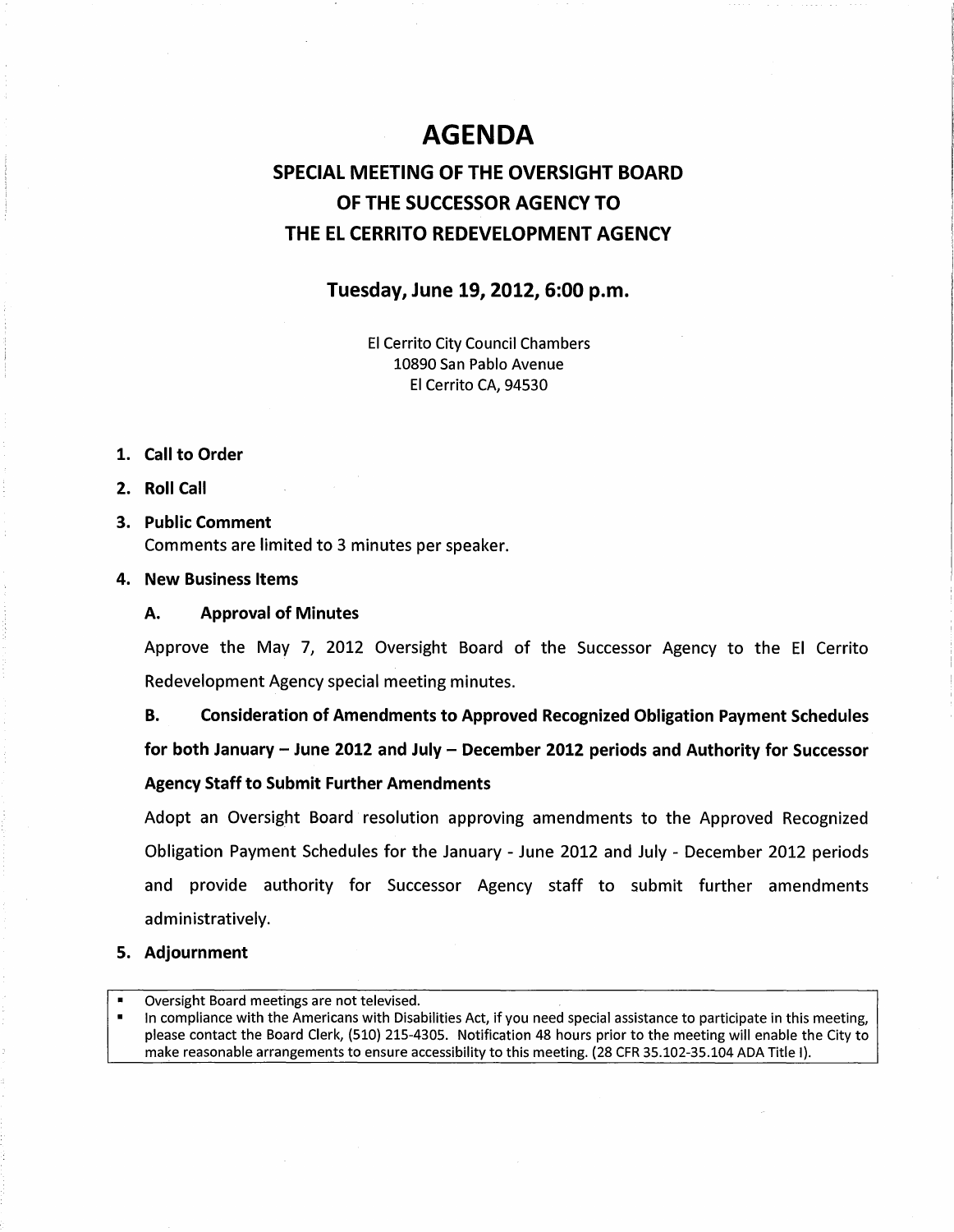# SPECIAL MEETING OF THE OVERSIGHT BOARD OF THE SUCCESSOR AGENCY TO THE FORMER EL CERRITO REDEVELOPMENT AGENCY

# MINUTES

# Monday, May 7, 2012, 8:00 p.m.

El Cerrito City Council Chambers 10890 San Pablo Avenue El Cerrito CA, 94530

### 1. Call to Order

Chairperson Jones called the Special Oversight Board of the Former El Cerrito Redevelopment Agency meeting to order at 8:02 p.m.

### 2. Roll Call

Directors Dotson, Friedman, Kronenberg, Myall, Potter, Solseng and Chair Jones all present.

- 3. Public Comment No speakers.
- 4. New Business Items

## A. Approval of Minutes

Approve the April 4, 2012 Oversight Board of the Successor Agency to the El Cerrito Redevelopment Agency special meeting minutes.

Action: Moved, seconded (Friedman/Kronenberg) and carried unanimously to approve the minutes as submitted.

B. Consideration of Corrected First Recognized Obligation Payment Schedule ("ROPS"), Draft Second ROPS, and Proposed Fiscal Year 2012-13 Administrative Budget for the Successor Agency to the El Cerrito Redevelopment Agency

Adopt Oversight Board resolutions approving: 1) A corrected First Recognized Obligation Payment Schedule ("ROPS"); 2) The Draft Second ROPS; and 3) The Proposed Fiscal Year 2012- 13 Administrative Budget for the Successor Agency to the El Cerrito Redevelopment Agency.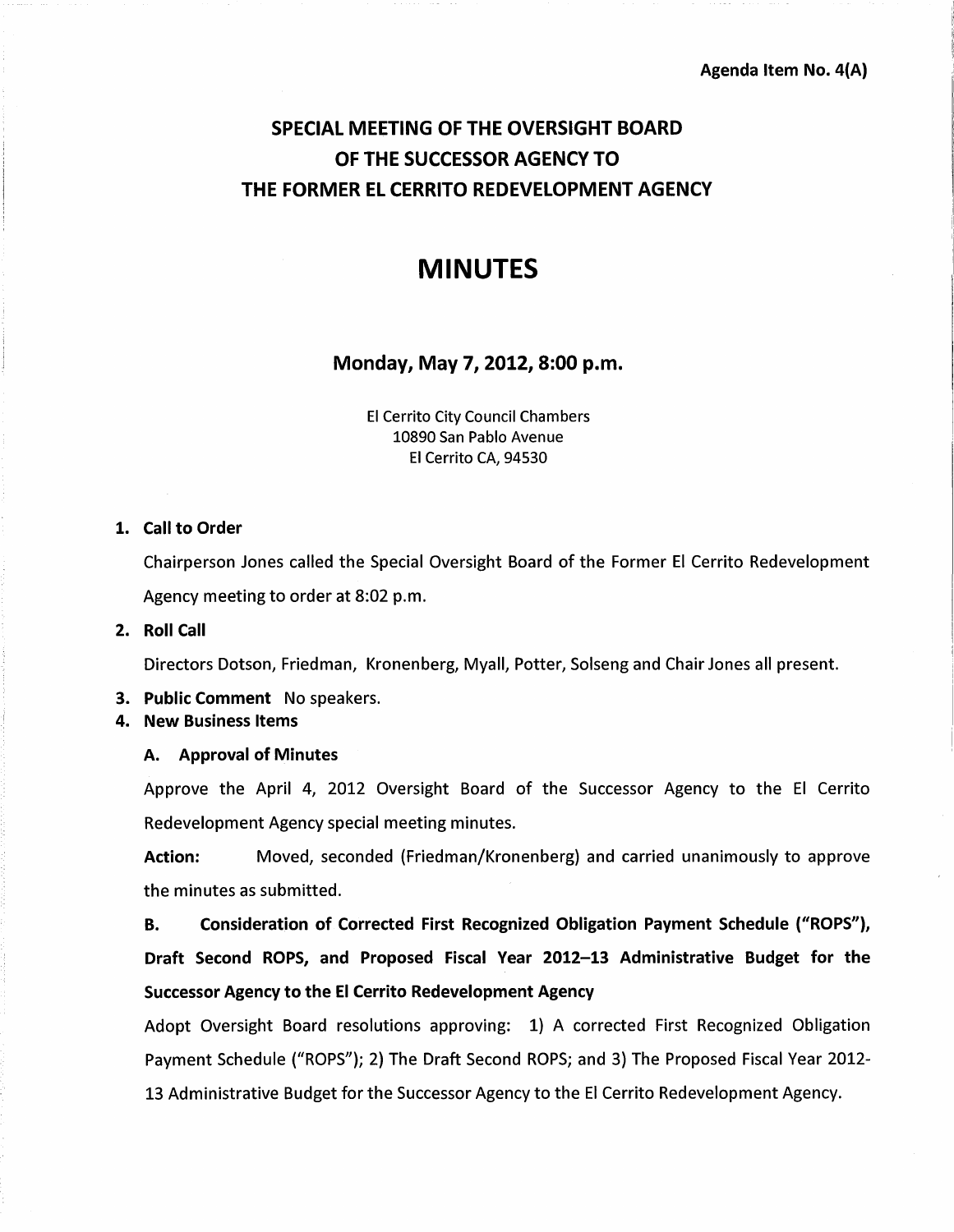Presenter: Lori Treviño, Economic Development Manager.

Action: Moved, seconded (Friedman/Potter) and carried unanimously to adopt Oversight Board Resolution No. 2012-04 approving the corrected draft first recognized obligation payment schedule as required under AB1X26 as amended on the floor to modify the fifth recital of the resolution as follows:

WHEREAS, once certified by the County Auditor Controller and approved by the Oversight Board, the approved ROPS will serve as the spending plan during its operative period; and

Action: Moved, seconded (Potter/Friedman) and carried unanimously to adopt Oversight Board Resolution No. 2012-05 approving the second recognized obligation payment schedule as required under AB1X26 as amended on the floor to modify the fifth recital of the resolution as follows:

WHEREAS, once certified by the County Auditor Controller and approved by the Oversight Board, the approved ROPS will serve as the spending plan during its operative period; and

Action: Moved, seconded (Myaii/Kronenberg) and carried unanimously to adopt Oversight Board Resolution No. 2012-06 approving the Successor Agency Fiscal Year 2012-13 Administrative Budget as required under AB1X26.

5. Adjourned Special Oversight Board meeting at 8:34 p.m.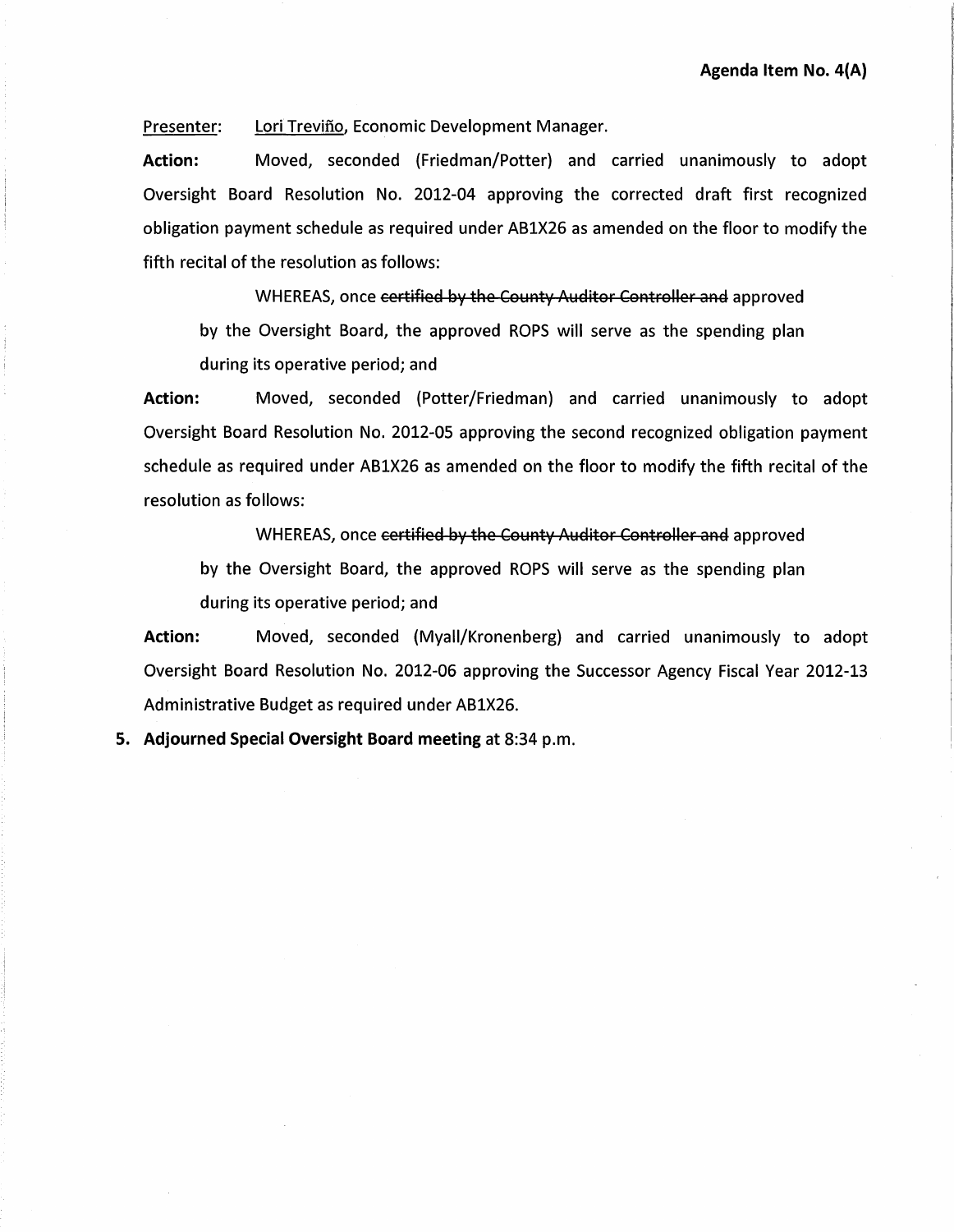# **AGENDA BILL**



**Agenda Item No. 48** 

**Date:**  June 19,2012

**To:**  Oversight Board of the Successor Agency to the El Cerrito Redevelopment Agency

**From: Subject:**  Lori Trevifio, Economic Development Manager Consideration of amendments to Approved Recognized Obligation Payment Schedules for both Jan-Jun 2012 and Jul-Dec 2012 periods and

# **ACTION REQUESTED**

Adopt Oversight Board resolution approving amendments to the Approved Recognized Obligation Payment Schedules and authority for Successor Agency staff to submit further amendments administratively.

authority for Successor Agency staff to submit further amendments

## **BACKGROUND**

The State's FY 2011-12 budget bill included AB1x26 ("Dissolution Act"), which dissolved the El Cerrito Redevelopment Agency on February 1, 2012. The City of El Cerrito elected to serve as the Successor Agency to the El Cerrito Redevelopment Agency ("Successor Agency"). The Oversight Board to the Successor Agency ("Oversight Board") was formed on April 4, 2012.

Both the Successor Agency and Oversight Board have already approved a Recognized Obligation Payment Schedule ("ROPS") for payments due during the periods of January to June, 2012 and July to December, 2012, as required by the Dissolution Act. Both ROPS were submitted to the California Department of Finance ("DOF") and Contra Costa County Auditor-Controller. Both ROPS were approved by the DOF and the County Auditor-Controller was prepared to make its distribution of Redevelopment Property Tax on June 1, 2012, as provided in the Dissolution Act.

However, due to timing inconsistencies for revenue distribution and obligations payments between 1) the Dissolution Act, 2) the ROPS, 3) debt service payment schedules, 4) FY 2011-12 Pass-Through Payments to Affected Taxing Entities, and 5) acknowledgements by the Affected Taxing Entities of subordination of Pass-Through Payments to tax allocation bond debt, the County Auditor-Controller has determined that subordination of the FY 2011-12 Pass-Through Payments to tax allocation bond debt service payments does not apply due to the inclusion of the July 1, 2012 debt service payments on the Jan-June 2012 ROPS instead of the Jul-Dec 2012 ROPS.

The County Auditor-Controller is holding a portion of the June 1, 2012 Redevelopment Property Tax distribution equal to its calculated amount for the FY 2011-12 Pass-Through Payments, awaiting clarification. Should the County Auditor-Controller not subordinate FY 2011-12 Pass-Through Payments and therefore distribute less than the full balance of the El Cerrito Redevelopment Property Tax Trust Fund ("RPTTF"), the Successor Agency will default on debt service payments due on January 1, 2013 and have insufficient funds to make full debt service payments on July 1, 2012.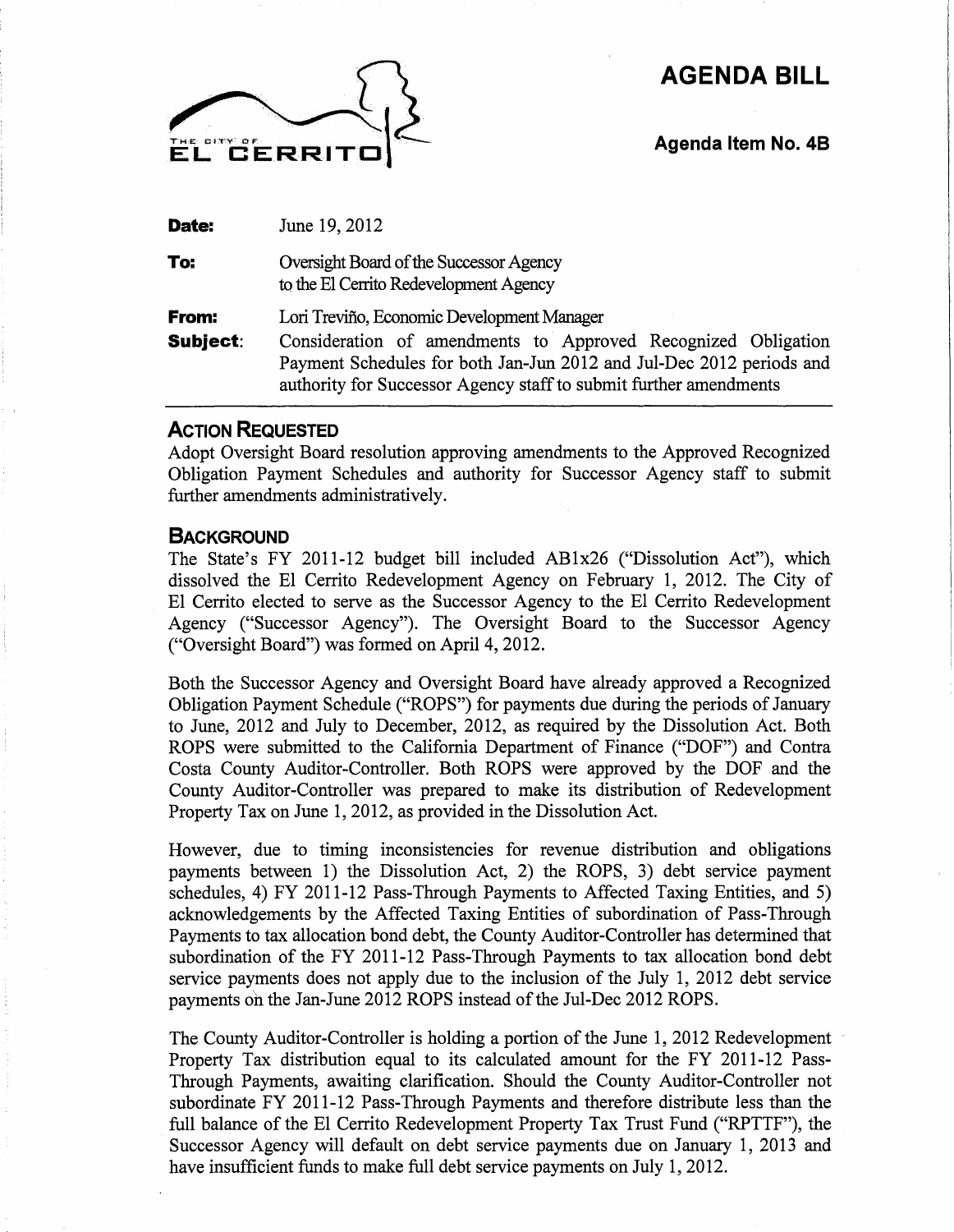Specifically, the County Auditor-Controller has requested an amendment to both ROPS, which requires approval by both the Oversight Board and the DOF, before subordinating FY 2011-12 Pass-Through Payments to debt service payments due on July 1, 2012. Those debt service payments are included on the Approved Jan-Jun 2012 ROPS. Both ROPS must be amended to move the payments to the Jul-Dec 2012 ROPS. DOF has agreed to review amendments to both ROPS. Due to the urgent nature of the situation, both of the Draft Amended ROPS have already been submitted to the DOF for preapproval.

A detailed timeline of the series of actions by the relevant entities leading up to this requested amendment is incorporated into the recitals of the attached Oversight Board Resolution being considered this evening.

## **ANALYSIS**

On May 31, 2012 the DOF informed the County Auditor-Controller that the total amount approved by DOF for the Jan-Jun 2012 ROPS was \$3,266,900 and for the Jul-Dec 2012 ROPS was \$2,523,847. Based on those totals, the County Auditor-Controller provided Successor Agency staff with the following calculation, which was consistent with previous calculations discussed, and assumed subordination of FY 2011 Pass-Through Payments to all debt service payments on both Approved ROPS and use of residual balance in the RPTTF for the Approved Jan-Jun 2012 ROPS.

| Table 1                                                                   |
|---------------------------------------------------------------------------|
| <b>El Cerrito Redevelopment Property Tax Trust Fund</b>                   |
| Redevelopment Property Tax Distribution Calculation Provided June 7, 2012 |
| By the Contra Costa County Auditor-Controller                             |

|                                                          | Jan-Jun 2012  | Jul-Dec 2012   |
|----------------------------------------------------------|---------------|----------------|
| <b>Total ROPS Payable</b>                                | 3,266,900.00  | 2,523,847.00   |
| ROPS Payments from non-RPTTF Sources                     | 3,016,900.00  | 0.00           |
| ROPS Items Denied/Disputed                               | 250,000.00    | 872,000.00     |
| ROPS Payable from Prop. Taxes (1st ROPS)                 |               | 306,117.33     |
| ROPS Payable from Prop. Taxes (2nd ROPS)                 | 3,016,900.00  | 1,651,847.00   |
| Successor Agency Admin. Cost Allowance                   | 0.00          | 0.00           |
| SCO Invoices for Audit and Oversight                     |               |                |
| H&S Code 34183 Dist Totals                               | 3,016,900.00  | 2,630,565.14   |
| Residual Balance (1st ROPS negative applied to 2nd ROPS) | (306, 117.33) | (409, 230.10)  |
| Net RPPTF Available for distribution                     |               | 2,172,662.04   |
| ROPS Payable with Subordination Requirement              |               | 1,957,964.33   |
| RPTTF balance not subject subordination                  |               | 214,697.71     |
| Pass Through Subordination                               |               | 715,347.43     |
| Net pass through payable                                 |               | 214,697.71     |
| <b>Total Payment to Successor Agency</b>                 |               | \$1,957,964.33 |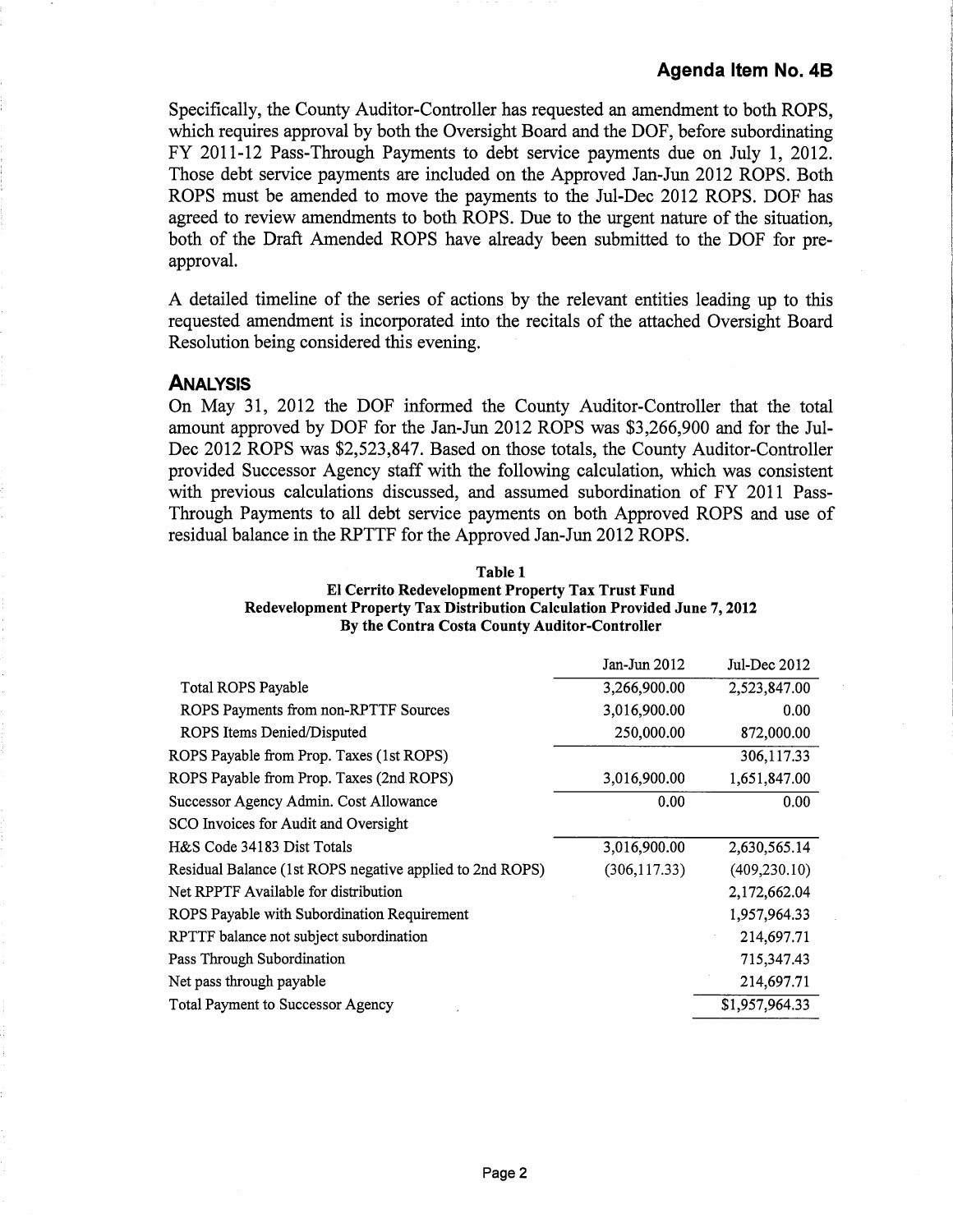Under the anticipated distribution, the County Auditor-Controller would have paid \$214,697.71 in FY11-12 Pass-Through Payments, subordinated the remaining passthrough obligation, and distributed \$1.958 million to the Successor Agency to pay debt service on July 1, 2012 and January 1, 2013.

On June 11, 2012, the County Auditor-Controller notified the Successor Agency that Pass-Through Payments would not be subordinated to debt service, based on its interpretation of the permitted uses of the December 16, 2011 Tax Increment distribution to the Redevelopment Agency. The County Auditor-Controller provided the following table showing how subordination would be determined and Redevelopment Property Tax distributions made:

| Table 2                                                                |
|------------------------------------------------------------------------|
| <b>El Cerrito Redevelopment Property Tax Trust Fund</b>                |
| Pass-Through Subordination and Redevelopment Property Tax Distribution |
| <b>Calculation Provided June 11, 2012</b>                              |
| By the Contra Costa County Auditor-Controller                          |

|                            | Jan-June 2012 | Jul-Dec 2012 | Combined    | Jul-Dec 2012 |  |  |
|----------------------------|---------------|--------------|-------------|--------------|--|--|
|                            | <b>ROPS</b>   | <b>ROPS</b>  | <b>ROPS</b> | True-Up      |  |  |
| <b>RPTTF Distribution</b>  | \$2,703,836   | \$2,221,335  | \$4,925,171 | \$2,221,335  |  |  |
| A-C Fees                   | 24,337        | 48,673       | 73,010      | 48,673       |  |  |
| <b>Bond Debt</b>           | 1,531,760     | 406,139      | 1,937,899   | 406,139      |  |  |
| Balance                    | \$1,147,739   | \$1,766,523  | \$2,914,262 | \$1,766,523  |  |  |
| Pass-Thrus                 | 507,493       | 422,552      | 930,045     | 930,045      |  |  |
| Balance for other debt     | \$640,246     | \$1,343,971  | \$1,984,217 | \$836,478    |  |  |
| <b>RPT</b> Balance         |               |              |             | \$2,221,335  |  |  |
| A-C Fees                   |               |              |             | (48, 673)    |  |  |
| Pass-Thrus                 |               |              |             | (930,045)    |  |  |
| <b>RPT</b> Distribution to |               |              |             | \$1,242,617  |  |  |
| Successor Agency           |               |              |             |              |  |  |

The July 1, 2012 tax allocation bond debt service payments had been included on the Jan-Jun 2012 ROPS since payments are due to the Trustee, Union Bank, prior to the debt service due date. Furthermore, tax allocation bond debt service payments are given priority in the Dissolution Act over all other types of enforceable obligations for the use of RPT, and by the agreement of the Affected Taxing Entities, also have priority over Pass-Through Payments.

However, by applying pass-through subordination on each ROPS individually and including in the calculation Tax Increment revenue that was used to pay debt service prior to dissolution of the Redevelopment Agency, the County Auditor-Controller determined that that subordination did not apply. Failure by the County Auditor-Controller to subordinate the FY 2011-12 Pass-Through Payments to the debt service payments will result in default on the January 1, 2013 debt service payments and possibly also the July 1, 2012 debt service payments.

The County Auditor-Controller is holding off on distribution of FY 2011-12 Pass-Through Payments while the Successor Agency gains Oversight Board and DOF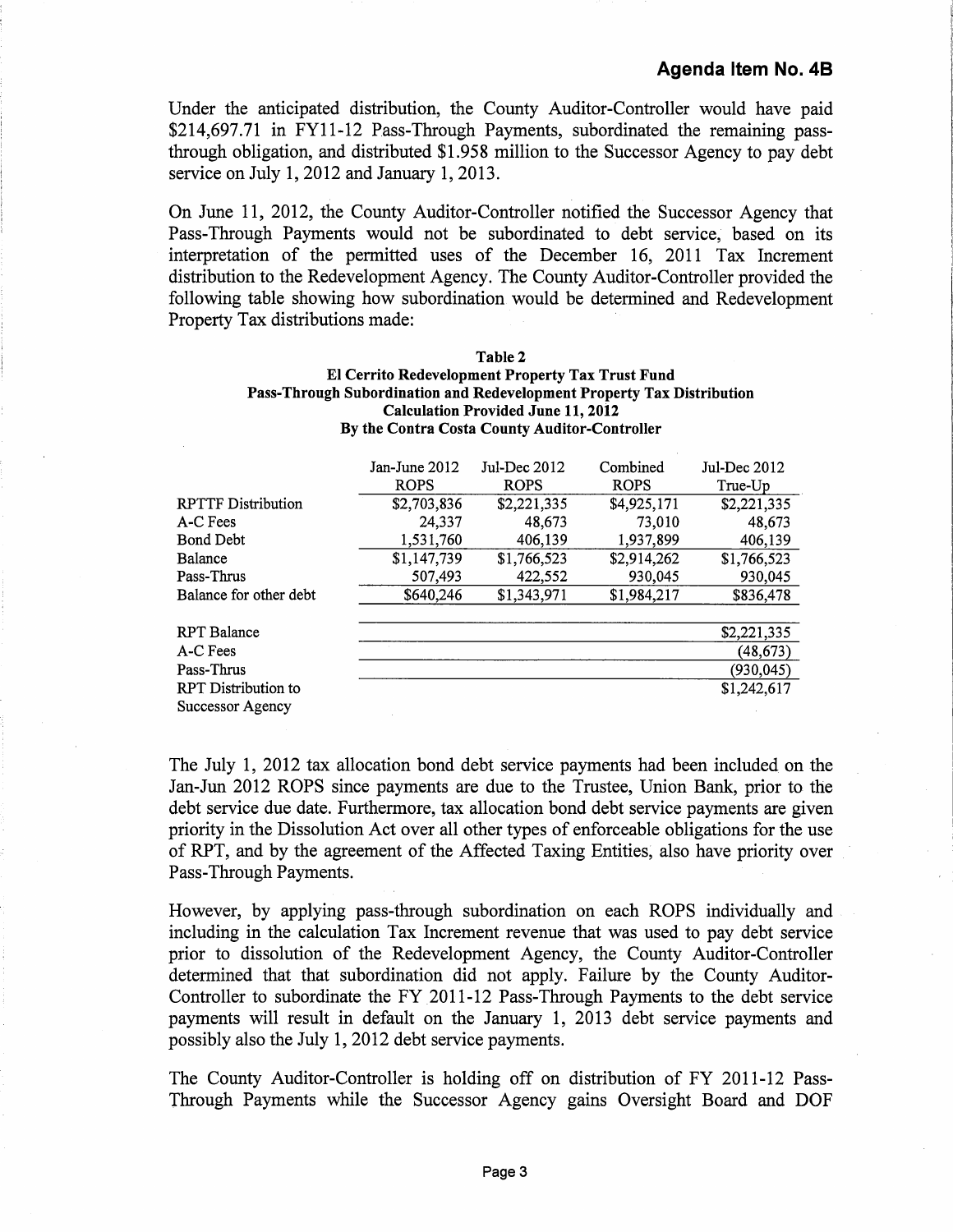approval of amended ROPS to move the July 1, 2012 tax allocation bond debt services payments from the Jan-Jun 2012 ROPS to Jul-Dec 2012 ROPS. The DOF informed the Successor Agency it would consider the amendments if approved by the Oversight Board, and the Amended ROPS provided for the Oversight Board's consideration have already been provided to the DOF for its pre-approval.

Exhibit A and Exhibit B to the attached Oversight Board Resolution are the Draft Amended Jan-Jun 2012 ROPS and Draft Amended Jul-Dec 2012 ROPS, respectively. They include the following changes:

- 1. The July 1, 2012 debt service payments have been moved from the Jan-Jun 2012 . ROPS to the Jul-Dec 2012 ROPS.
- 2. On both ROPS, the Total Outstanding Balances as of the start of each fiscal year and Total Amounts Due in each fiscal year for tax allocation bond debt service payments have been adjusted to reflect these changes, despite those amounts being paid from Tax Increment distributed to the Redevelopment Agency as early as FY2010-11.
- 3. Housing Loan Obligations for Ohlone Gardens LLC and Eden Housing (Items 11 and 12) remain on the Jan-Jun 2012 ROPS, based on their apparent approval by the DOF, and unpaid balances are included on the Jul-Dec ROPS 2012 (Items 8 and 9), but with no payments listed.
- 4. The FY 2011-12 Pass-Through Payments are listed as obligations on the Jul-Dec 2012 ROPS but without payments, using amounts calculated by the County Auditor-Controller pending the final determination of the amounts, so that the subordinated Pass-Through Payments are reflected as obligations until they are calculated and paid.

As requested by the Oversight Board at its last meeting on May 7, 2012, Successor Agency staff has included a provision in the attached Resolution that would allow the Successor Agency staff to make administrative changes to the ROPS.

Reviewed by:

 $\kappa$ áren Pinkos Assistant City Manager

Attachments: 1. Resolution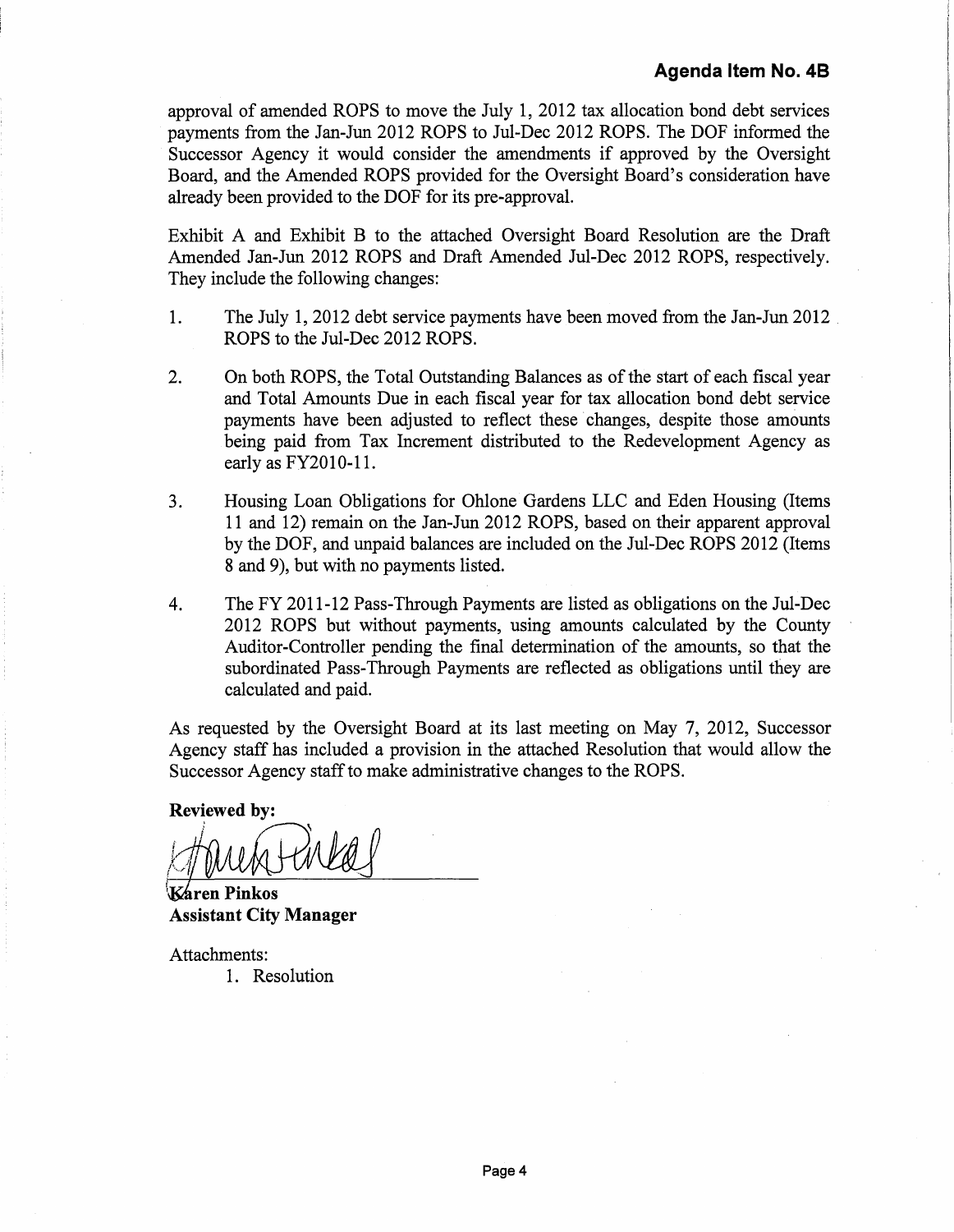# OVERSIGHT BOARD OF THE SUCCESSOR AGENCY TO THE EL CERRITO REDEVELOPMENT AGENCY RESOLUTION 2012-XX

RESOLUTION OF THE OVERSIGHT BOARD OF THE SUCCESSOR AGENCY TO THE EL CERRITO REDEVELOPMENT AGENCY APPROVING AMENDMENTS TO RECOGNIZED OBLIGATION PAYMENT SCHEDULES FOR THE JAN-JUN 2012 AND mL-DEC 2012 PERIODS, AS REQUIRED UNDER AB1X26 AND AUTHORIZING FUTURE AMENDMENTS THAT DO NOT INCREASE THE SUCCESSOR AGENCY'S OVERALL OBLIGATIONS

WHEREAS, as part of the 2011-12 State budget bill, AB1x26 ("Dissolution Act") was enacted significantly modifying the Redevelopment Law to require the dissolution of redevelopment agencies throughout California and the establishment successor agencies to wind down the former redevelopment agencies' affairs; and

WHEREAS, on August 15, 2011, pursuant to the Dissolution Act, the City elected to serve as the Successor Agency to the El Cerrito Redevelopment Agency ("Successor Agency"); and

WHEREAS, Section 34179(a) of the Health and Safety Code provides for the establishment of an Oversight Board of the Successor Agency to the El Cerrito Redevelopment Agency ("Oversight Board"); and

WHEREAS, the Dissolution Act requires the Successor Agency to prepare a draft of the First Recognized Obligations Payment Schedule ("ROPS") by March 1, 2012, to be certified by the County Auditor-Controller ("CAC"), approved by an oversight board and reviewed by the California Department of Finance ("DOF"); and

WHEREAS, the City Council, acting in its role as governing board of the Successor Agency, reviewed and authorized a draft First ROPS that was prepared pursuant to the Dissolution Act on February 21, 2012, which was approved by Oversight Board on April 4, 2012;and

WHEREAS, the CAC notified the Successor Agency on March 2, 2012 that no Redevelopment Property Tax ("RPT") would be distributed on May 16, 2012 for payments on the Jan-Jun 2012 ROPS, since the CAC had distributed Tax Increment to the El Cerrito Redevelopment Agency ("Redevelopment Agency") prior to its dissolution on February 1, 2012; and

WHEREAS, on April 6, 2012 the CAC notified the Successor Agency of the CAC's calculation of pass-through payment obligations for FY2011-12 including portions for both Tax Increment distributed to the Redevelopment Agency and Redevelopment Property Tax to be distributed on June 1, 2012 in accordance with the Dissolution Act; and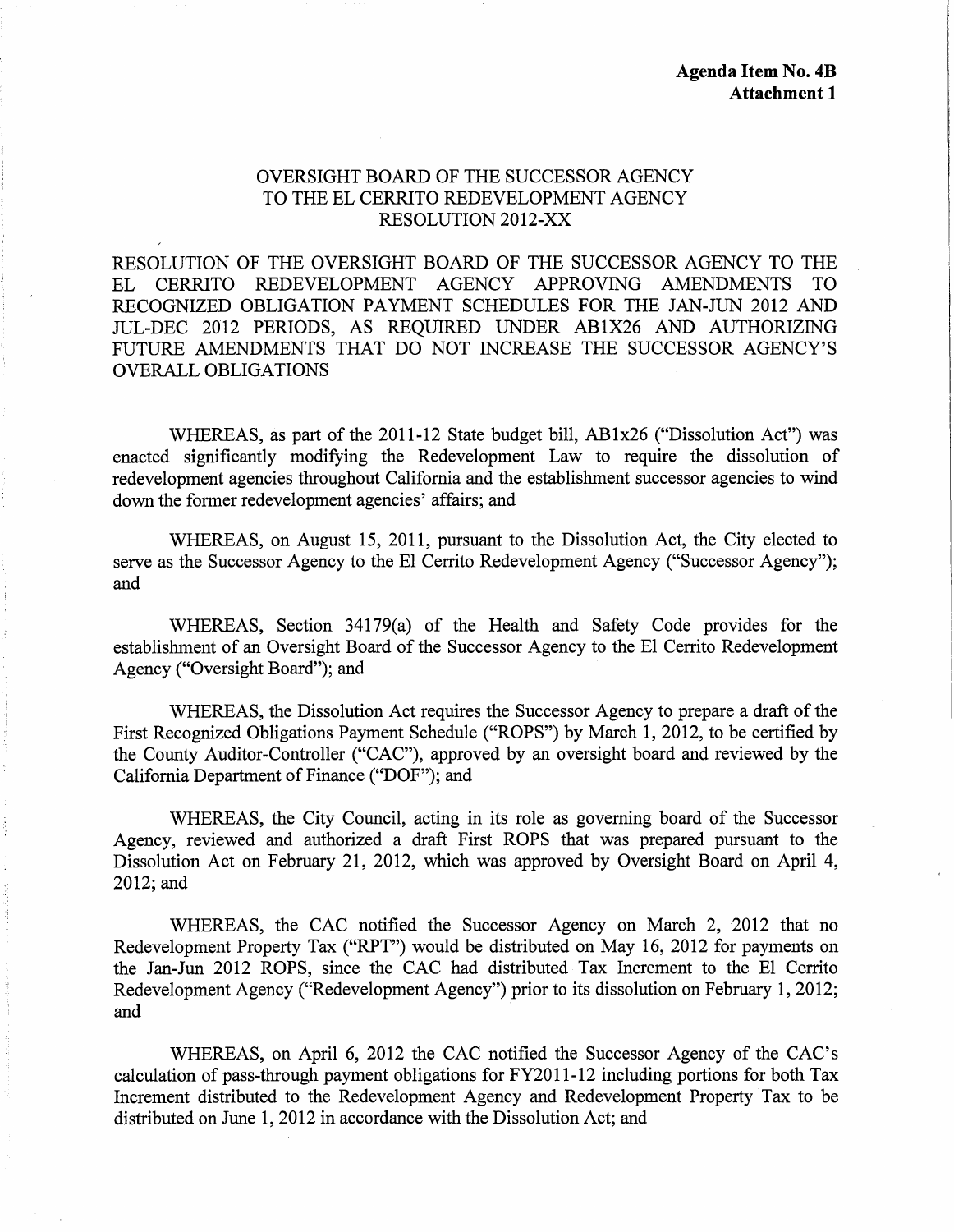WHEREAS, City staff notified the CAC on April 12, 2012 that Affected Taxing Entities of the El Cerrito Redevelopment Project Area had agreed to subordinate Pass-Through Payments to the tax allocation bond debt service payments, should there be insufficient funds available for their payment; and

WHEREAS, the portion of the Pass-Through Payments that the CAC calculated and attributed to the Tax Increment distributed to the former El Cerrito Redevelopment Agency on December 16, 2011 was added to the corrected Jan-Jun 2012 ROPS to be considered by the Oversight Board; and

WHEREAS, the City Council, acting in its role as governing board of the Successor Agency, reviewed and authorized a draft Jul-Dec 2012 ROPS that was prepared pursuant to the Dissolution Act on April 17, 2012; and

WHEREAS, the DOF returned the Jan-Jun 2012 ROPS on April 20, 2012 for correction and reconsideration; and

WHEREAS, on April 30, 2012, the Successor Agency provided the notice required under Health and Safety Code Section 34183(a) that the amounts available to the Successor Agency from the Redevelopment Property Tax Trust Fund ("RPTTF") and the Successor Agency's Redevelopment Obligation Retirement Fund ("RORF") were insufficient to make the payments included on the Successor Agency's draft Jan-Jun 2012 ROPS; and

WHEREAS, on May 1, 2012, the CAC notified the Successor Agency of the amounts of RPT anticipated to be distributed to the Affected Taxing Entities as FY2011-12 Pass-Through Payments and to the Successor Agency for the Jul-Dec 2012 ROPS, pending approval by the Oversight Board and DOF, which would have resulted in a shortfall in funds to the Successor Agency to pay all of its enforceable obligations due between July 1, 2012 and December 31, 2012; and

WHEREAS, on May 7, 2012, the Oversight Board approved the corrected Jan-Jun 2012 ROPS and a draft Jul-Dec 2012 ROPS that included deferred payments from the Jan-Jun 2012 ROPS anticipated to be unpaid, both of which were submitted to the DOF on May 8, 2012; and

WHEREAS, the deferred payments from the Jan-Jun 2012 ROPS anticipated to be unpaid that were included on the draft Jul-Dec 2012 ROPS did not include tax allocation bond debt service payments because they are given priority in the Dissolution Act over all other types of enforceable obligations for the use of RPT, and by the agreement of the Affected Taxing Entities, they are given priority over subordinated Pass-Through Payments; and

WHEREAS, on May 22, 2012, the Successor Agency formally requested that the CAC subordinate FY2011-12 Pass-Through Payments to the tax allocation bond debt service payments on both its Jan-Jun 2012 ROPS and its Jul-Dec 2012 ROPS; and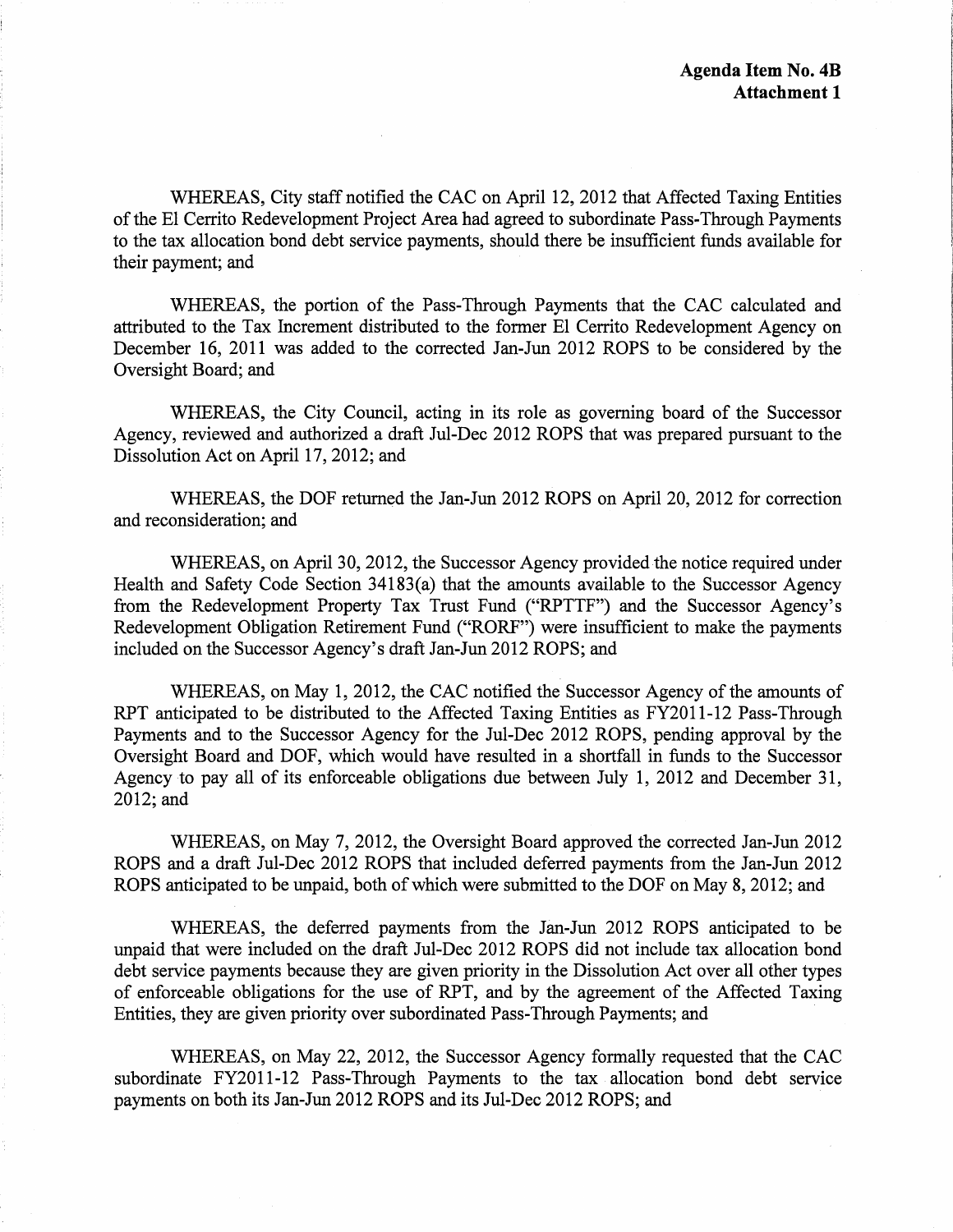WHEREAS, the DOF provided a letter to the Successor Agency on May 25, 2012, approving the Jan-Jun 2012 ROPS with the exception of Items 7, 8, 11, and 12; and

WHEREAS, the Successor Agency disputed DOF's disapproval of Items 11 and 12 on May 29, 2012 and on May 31, 2012 the DOF informed the CAC that the total amount approved by DOF for the Jan-Jun 2012 ROPS was \$3,266,900 and for the Jul-Dec 2012 ROPS was \$2,523,847 (thus apparently approving Items 11 and 12); and

WHEREAS, the CAC withheld distributing the June 1, 2012 RPT pending confirmation by DOF of which items on both ROPS were approved, requesting clarification from both the Successor Agency and the DOF as late as June 6, 2012, and requesting from the Successor Agency documentation of Pass-Through Payment subordination on June 6, 2012, which was provided on June 7, 2012; and

WHEREAS, on June 7, 2012, the CAC provided the Successor Agency with an estimate of the RPT distribution that assumed the FY2011-12 Pass-Through Payments would be subordinated to tax allocation bond debt service payments on both the Approved Jan-Jun 2012 ROPS and Approved Jul-Dec 2012 ROPS, and

WHEREAS, on June 11, 2012, the CAC notified the Successor Agency that Pass-Through Payments would be subordinated to debt service on the Approved Jul-Dec 2012 ROPS, but not to the debt service on the Approved Jan-Jun 2012 ROPS, based on its interpretation of the permitted uses of the December 16, 2011 Tax Increment distribution to the Redevelopment Agency; and

WHEREAS, the July 1, 2012 tax allocation bond debt service payments had been included on the Jan-Jun 2012 ROPS since payments are due to the Trustee, Union Bank prior the debt service due date; and

WHEREAS, failure by the CAC to subordinate the FY2011-12 Pass-Through Payments to the debt service payments will result in default on the January 1, 2013 debt service payments and possibly also the July 1, 2012 debt service payments; and

WHEREAS, the CAC informed the Successor Agency that it will hold off on distribution of FY2011-12 Pass-Through Payments while the Successor Agency gains DOF approval of amended ROPS to move the July 1, 2012 tax allocation bond debt services payments from the Jan-Jun 2012 ROPS to Jul-Dec 2012 ROPS; and

WHEREAS, on June 12, 2012, the DOF informed the Successor Agency it would consider the amendments if approved by the Oversight Board; and

WHEREAS, City staff has prepared amended versions of both ROPS that reflect the following changes: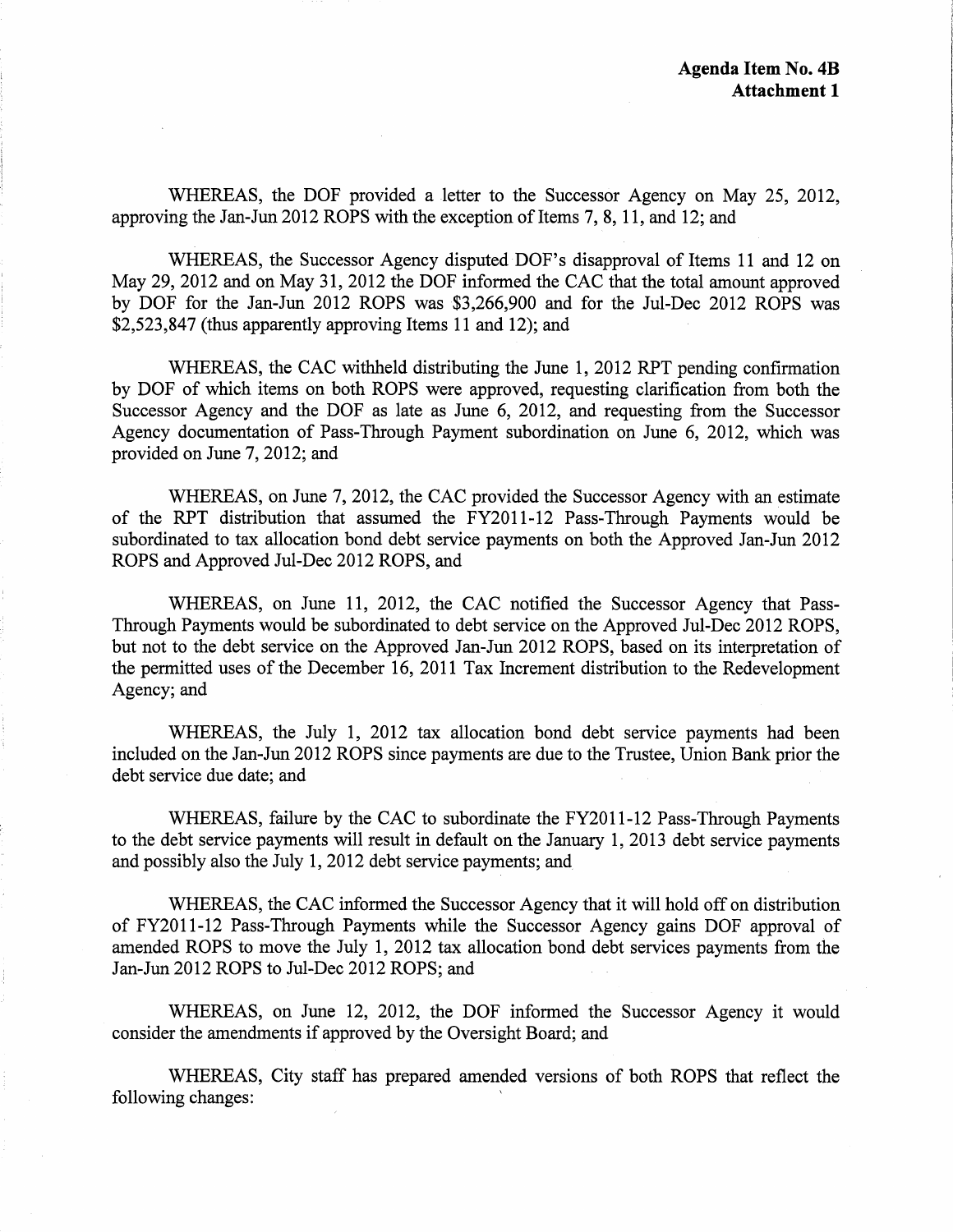- 1. The July 1, 2012 debt service payments have been moved from the Jan-Jun 2012 ROPS to the Jul-Dec 2012 ROPS.
- 2. On both ROPS, the Total Outstanding Balances as of the start of each fiscal year and Total Amounts Due in each fiscal year for tax allocation bond debt service payments have been adjusted to reflect these changes, despite those amounts being paid from Tax Increment distributed to the Redevelopment Agency as early as FY2010-11.
- 3. Housing Loan Obligations for Ohlone Gardens LLC and Eden Housing (Items 11 and 12) remain on the Jan-Jun 2012 ROPS, based on their apparent approval by the DOF, and unpaid balances are included on the Jul-Dec ROPS 2012 (Items 8 and 9), but with no payments listed.
- 4. The FY2011-12 Pass-Through Payments are listed as obligations on the Jul-Dec 2012 ROPS but without payments, using amounts calculated by the CAC pending the final determination of the amounts, so that the subordinated Pass-Through Payments are reflected as obligations until they are calculated and paid.

WHEREAS, as requested by the CAC, the Successor Agency has submitted the Amended Jan-Jun 2012 ROPS and Amended Jul-Dec ROPS to the DOF and the CAC for approval contingent on approval by the Oversight Board; and

WHEREAS, the Amended Jan-Jun 2012 ROPS and Amended Jul-Dec ROPS submitted to DOF and the CAC are  $Exhibit A$  and  $Exhibit B$  respectively to this Resolution, for consideration by the Oversight Board; and

WHEREAS, the Oversight Board desires to authorize the Successor Agency staff to prepare and submit to the appropriate entities further amendments to the ROPS on matters that can be handled administratively and have no impact on the Successor Agency's overall obligations.

NOW THEREFORE, BE IT RESOLVED that the Oversight Board of the Successor Agency to the El Cerrito Redevelopment Agency hereby approves the Amended Jan-Jun 2012 Recognized Obligation Payment Schedule as required under the Dissolution Act and attached hereto as Exhibit A.

BE IT FURTHER RESOLVED that the Oversight Board of the Successor Agency to the El Cerrito Redevelopment Agency hereby approves the Amended Jul-Dec 2012 Recognized Obligation Payment Schedule as required under the Dissolution Act and attached hereto as Exhibit B.

BE IT FURTHER RESOLVED that the Oversight Board of the Successor Agency to the El Cerrito Redevelopment Agency authorizes City staff on behalf of the Successor Agency to submit further amendments of the Amended Jan-Jun 2012 Recognized Obligation Payment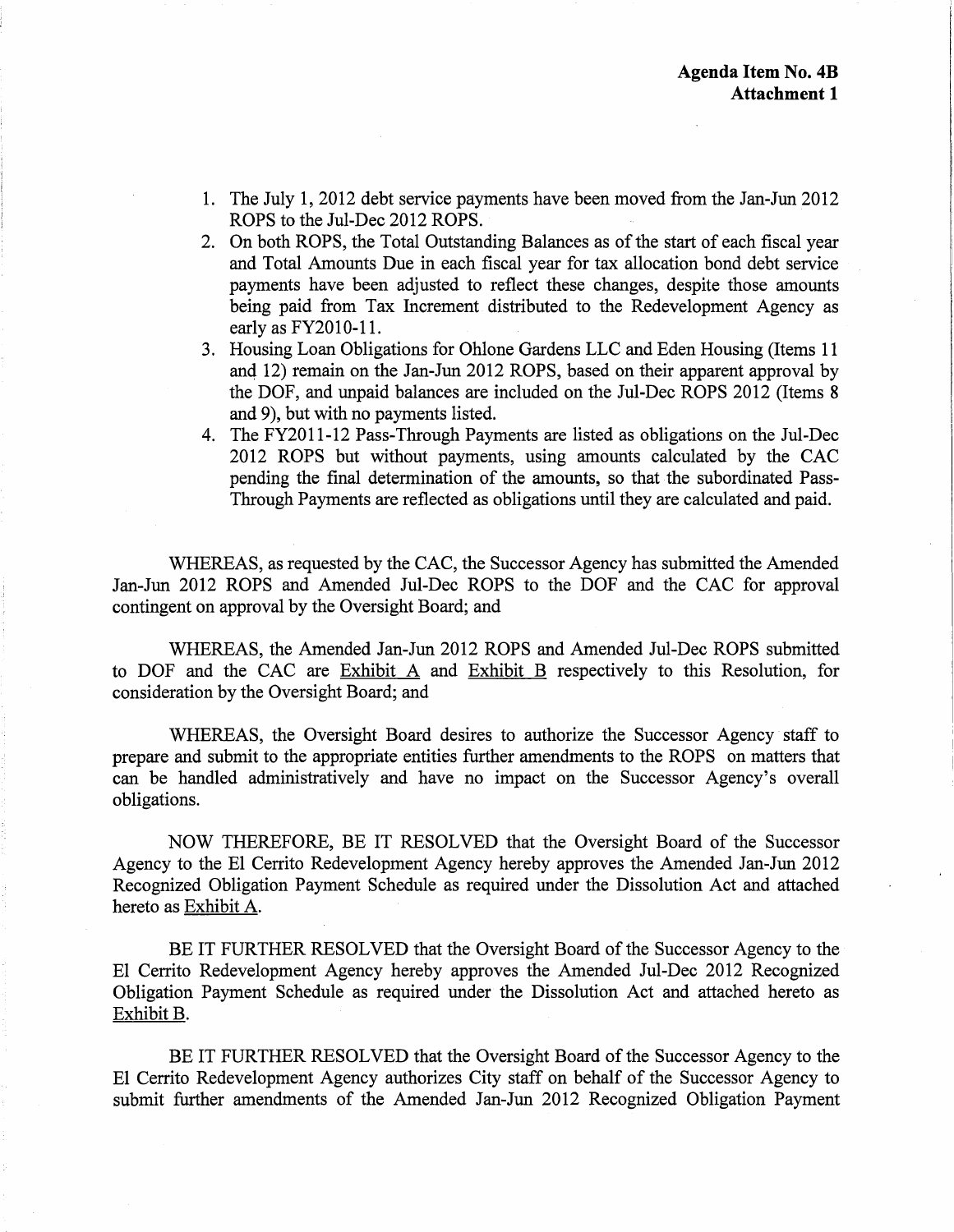Schedule and Amended Jul-Dec 2012 Recognized Obligation Payment Schedule so long as the Successor Agency's total obligations are not increased and requests the DOF and the CAC to consider such amendments as approved.

BE IT FURTHER RESOLVED that this Resolution shall become effective as set forth in Health and Safety Code Section 34179(h).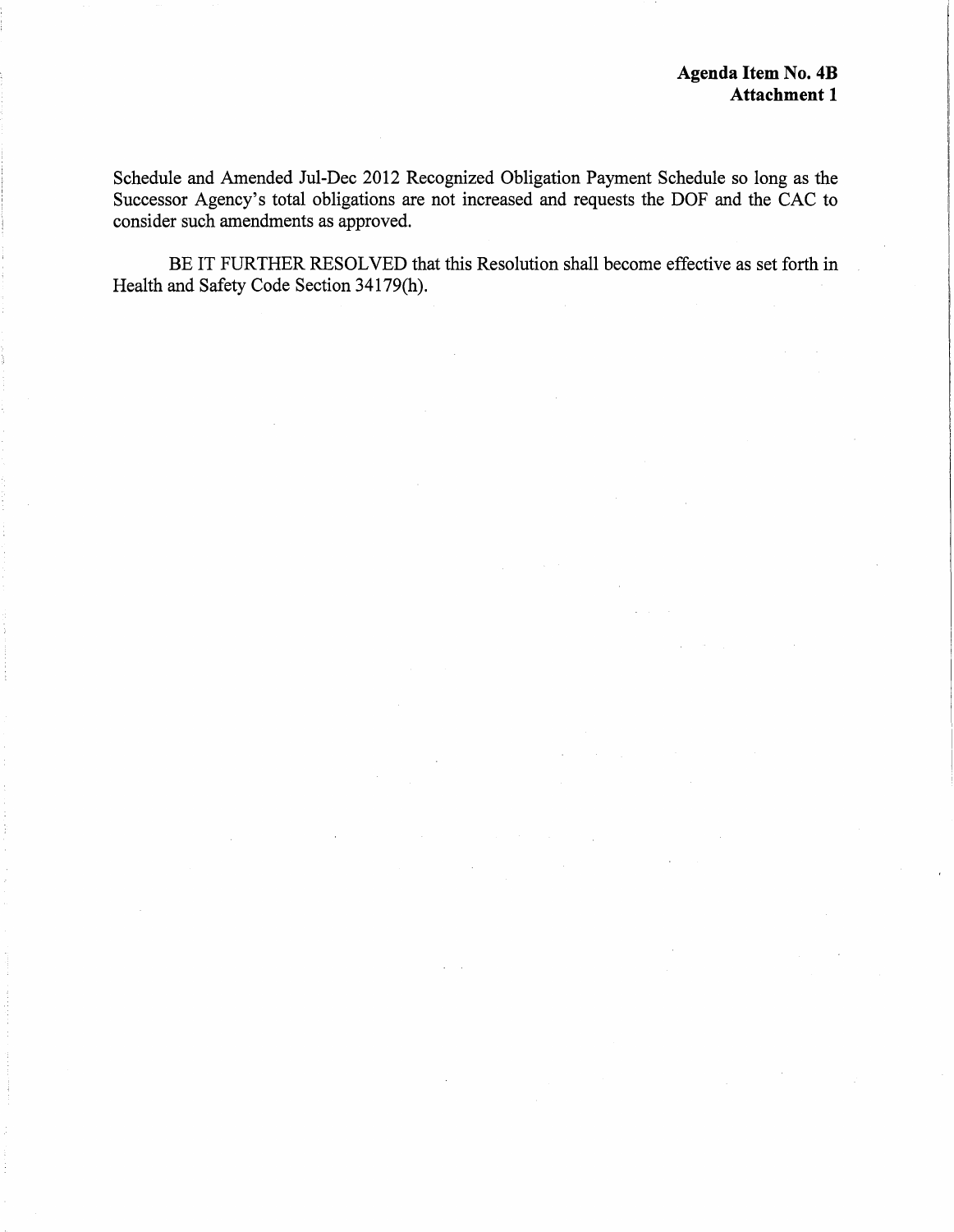### RECOGNIZED OBLIGATION PAYMENT SCHEDULE PER AB1X26 DRAFT AMENDMENT JUNE 12,2012 SUBMITTED TO DOF FOR PRE-APPROVAL

### JANUARY -JUNE 2012 PAYMENTS

Of the Successor Agency to the El Cerrito Redevelopment Agency for the City of El Cerrito Redevelopment Project Area

|      | Project Name /                                         | Date of                               |                                              |                                                        |                                                     | <b>Total Outstanding</b> | <b>Total Due</b> | Payable from the Redevelopment Property Tax Trust Fund (RPTTF) |          |                              |                   |                             |                 |                    |
|------|--------------------------------------------------------|---------------------------------------|----------------------------------------------|--------------------------------------------------------|-----------------------------------------------------|--------------------------|------------------|----------------------------------------------------------------|----------|------------------------------|-------------------|-----------------------------|-----------------|--------------------|
|      | <b>Debt Obligation</b>                                 | Agreement                             | Payee                                        | <b>Description</b>                                     | <b>Project Area</b>                                 | Obligation as of         | During           |                                                                |          |                              | Payments by month |                             |                 |                    |
|      |                                                        |                                       |                                              |                                                        |                                                     | 6/30/11                  | FY2011-12        | <b>Jan 2012</b>                                                | Feb 2012 | <b>Mar 2012</b>              | Apr 2012          | May 2012                    | <b>Jun 2012</b> | Total              |
|      | 1997 Tax<br>Allocation Bonds,<br>Series A              | 12/17/1997                            | Union Bank                                   | Refunding of prior TAB<br>for Redev Projs              | City of El Cerrito<br>Redevelopment<br>Project Area | 4,748,728                | 557,548          |                                                                |          |                              |                   |                             |                 |                    |
|      | 1998 Tax<br>2) Allocation Bonds.<br>Series B           | 12/17/1997                            | Union Bank                                   | Refunding of prior TAB<br>for L&M Hsg Prois            | City of El Cerrito<br>Redevelopment<br>Project Area | 1,091,778                | 215,938          |                                                                |          |                              |                   |                             |                 |                    |
|      | 2004 Tax<br>3) Allocation Bonds,<br>Series A           | 10/24/2004                            | Union Bank                                   | Tax-exempt TAB for<br>Infrastructure Projs             | City of El Cerrito<br>Redevelopment<br>Project Area | 14,062,658               | 426,228          |                                                                |          |                              |                   |                             |                 |                    |
|      | 2004 Tax<br>4) Allocation Bonds.<br>Series B (Non-     | 10/24/2004                            | Union Bank                                   | Portion of Taxable TAB<br>for Redev Projs              | City of El Cerrito<br>Redevelopment<br>Project Area | 922,770                  | 441,725          |                                                                |          |                              |                   |                             |                 |                    |
|      | 2004 Tax<br>5) Allocation Bonds.<br>Series B (Housing) | 10/24/2004                            | Union Bank                                   | Portion of Taxable TAB<br>for L&M Hsg Projs            | City of El Cerrito<br>Redevelopment<br>Project Area | 5,659,114                | 269,593          |                                                                |          |                              |                   |                             |                 |                    |
|      | Valente Promissory<br>$6)$ Note                        | 3/5/2009                              | George Valente                               | Loan for land acquistion                               | City of El Cerrito<br>Redevelopment<br>Project Area | 3,746,801                | 288,215          |                                                                |          | 288,215                      |                   |                             |                 | 288,215            |
|      | Cooperation<br>Agreement                               | 3/7/2011                              | El Cerrito Municipal<br>Services Corporation | Redevelopment Plan<br>implementation (non-<br>housing) | City of El Cerrito<br>Redevelopment<br>Project Area | 106,230,000              | 1,626,340        |                                                                |          |                              |                   |                             |                 | ٠                  |
| 8)   | Cooperation<br>Agreement                               | 2/22/2011                             | City of El Cerrito                           | Redevelopment Plan<br>implementation<br>(housing)      | City of El Cerrito<br>Redevelopment<br>Project Area | 50,700,000               | 208,670          |                                                                |          |                              |                   |                             |                 |                    |
| 9    | 2009-2010 SERAF<br>Loan                                | 2/16/2010                             | L&M Housing Fund                             | Funds advanced for<br>SERAF payment                    | City of El Cerrito<br>Redevelopment<br>Project Area | 1,327,655                | 331,914          |                                                                |          |                              |                   | 331,914                     |                 | 331,914            |
| 10)  | 2005-2006 ERAF<br>Loan                                 | 4/17/2006                             | L&M Housing Fund                             | Funds advanced for<br><b>ERAF</b> payment              | City of El Cerrito<br>Redevelopment<br>Project Area | 335,436                  | 83,859           |                                                                |          |                              |                   | 83,859                      |                 | 83,859             |
| -11) | Ohlone Gardens<br>Loan Agreement                       | 6/24/2009                             | Ohlone Gardens LP                            | Jndisbursed Ioan<br>commitment                         | City of El Cerrito<br>Redevelopment<br>Project Area | 477,821                  | 477.821          |                                                                |          |                              |                   | 471,152                     |                 | 471,152            |
| 12)  | Eden Housing<br><b>I</b> Loan Agreement                | 5/17/2011                             | Eden Housing                                 | Undisbursed Ioan<br>commitment                         | City of El Cerrito<br>Redevelopment<br>Project Area | 350,000                  | 350,000          |                                                                |          |                              |                   | 310,000                     |                 | 310,000            |
| 13)  | Administrative<br>Allowance                            | Statutory                             | City of El Cerrito                           | Administrative<br>Allowance per AB1x26                 | City of El Cerrito<br>Redevelopment<br>Project Area | 3,500,000                | 250,000          |                                                                | 50,000   | 50,000                       | 50,000            | 50,000                      | 50,000          | 250,000            |
|      | 14) Pass-Through                                       | 1993 Contracts<br>& 1994<br>Statutory | <b>Taxing Entities</b>                       | Attributable to<br>12/16/2011 Tax<br>Increment Payment | City of El Cerrito<br>Redevelopment<br>Project Area | 507,493                  | 507,493          |                                                                |          |                              |                   |                             |                 |                    |
|      | <b>Totals</b>                                          |                                       |                                              |                                                        |                                                     | 193,660,254              | $6,035,344$ \$   |                                                                | i \$     | $50,000$ $\frac{338,215}{5}$ |                   | $50,000$   \$1,246,925   \$ |                 | 50,000 \$1,735,140 |

#### Notes

Items 1-5: Debt service payments due on July 1, 2012 have been moved from the Jan-Jun 2012 ROPS to the Jui-Dec ROPS. "Total Outstanding Obligations 6/30/11" and ''Total Due During FY2011-12" amounts have been adjusted. Items 7 & 8: During the review by the Department of Finance (DOF) of the draft Jan-Jun 2012 ROPS, approved by the Oversight Board on April 4, 2012, DOF objected to Items 7 & 8. The disputed items are displayed for referenc the Successor Agency retains the right to pursue resolution of the disputed items and include them on subsequent ROPS. The Successor Agency is not requesting the establishment of a reserve on the current ROPS for payments items, since no payments were due for the disputed items during the current ROPS period.

Item 14: Subsequent to the original consideration of the draft Jan-Jun 2012 ROPS by the Successor Agency and the Oversight Board, the Contra Costa County Auditor-Controller provided the amounts due from the tax increment p Redevelopment Agency on 12/16/11. As the balance of the RPTTF is insufficient to pay these payments, they will be listed as obligations on the Jul-Dec 2012 ROPS.